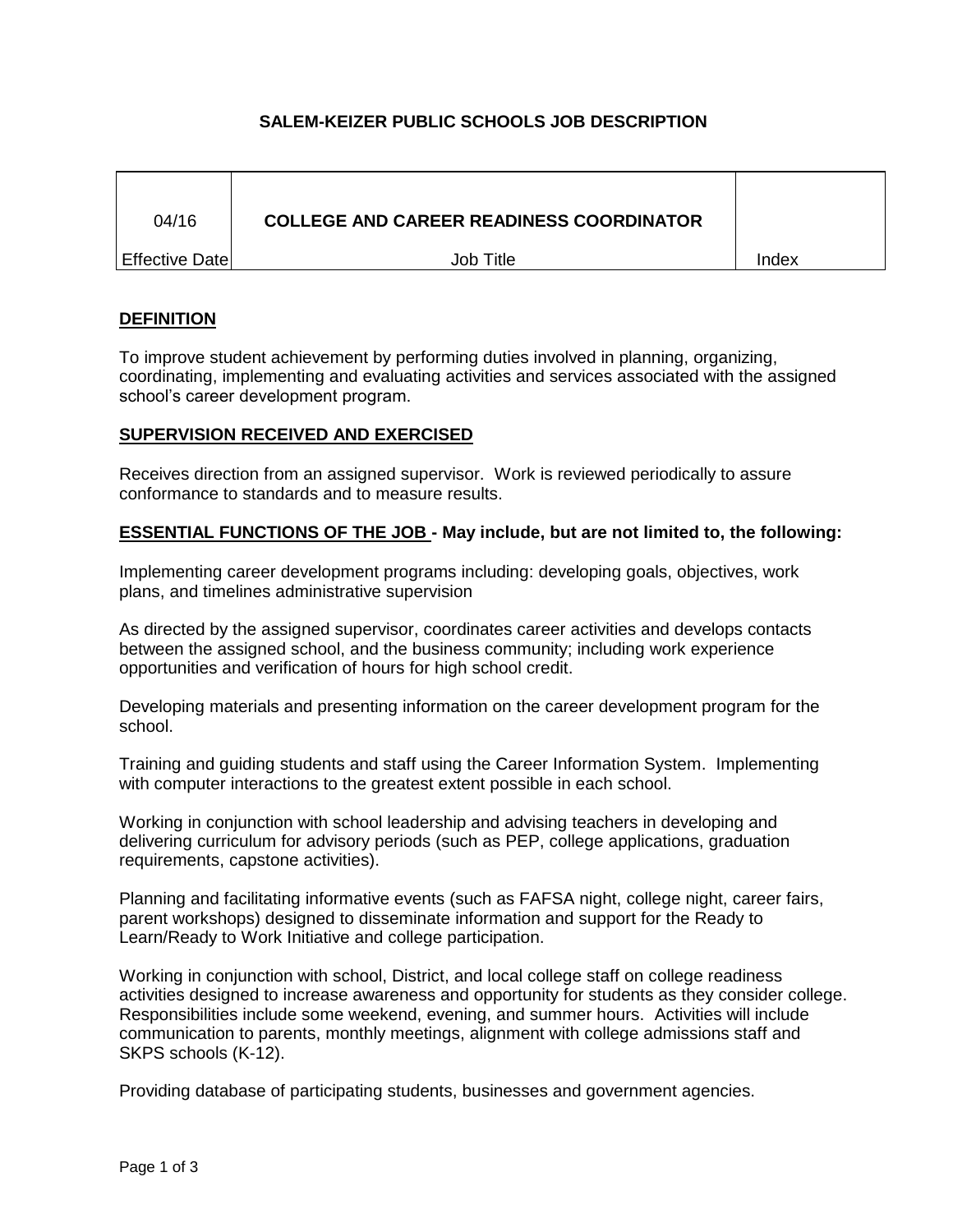Coordinating activities of volunteers involved in career development.

Serving on career development and school committees as assigned by the supervisor.

Providing students and parents with post secondary information such as career, college information, and scholarship information.

Selecting and ordering career materials and college information publications; maintaining reference materials in an easily accessible filing system.

Arranging occupational or career field trips.

Coordinating vocational assessments and review assessment results.

Maintaining regular and consistent attendance and punctuality.

Performing related duties consistent with job description and assignment.

## **MINIMUM QUALIFICATIONS**

### **Knowledge of:**

Principles of planning, needs assessment, problem solving, group process, and post secondary opportunities for students.

Career-Related Standards.

Educational programs and resources, including the Career Information System, AVID, and WOU Project.

Maintaining records and generating reports using word processing, and/or spread sheet software programs.

Understanding and use of the School Administrative Student Information (SASI) system.

#### **Ability to:**

Plan, supervise, assess and evaluate career education programs.

Maintain cooperative relations with school staff, students, parents, and the business community.

Recruit, encourage, and promote business partnerships.

Recruit and train volunteers.

Assess and evaluate school needs and community resources and develop programs to meet these needs.

Meet established deadlines as defined by the supervisor.

Make student contact during school hours the priority.